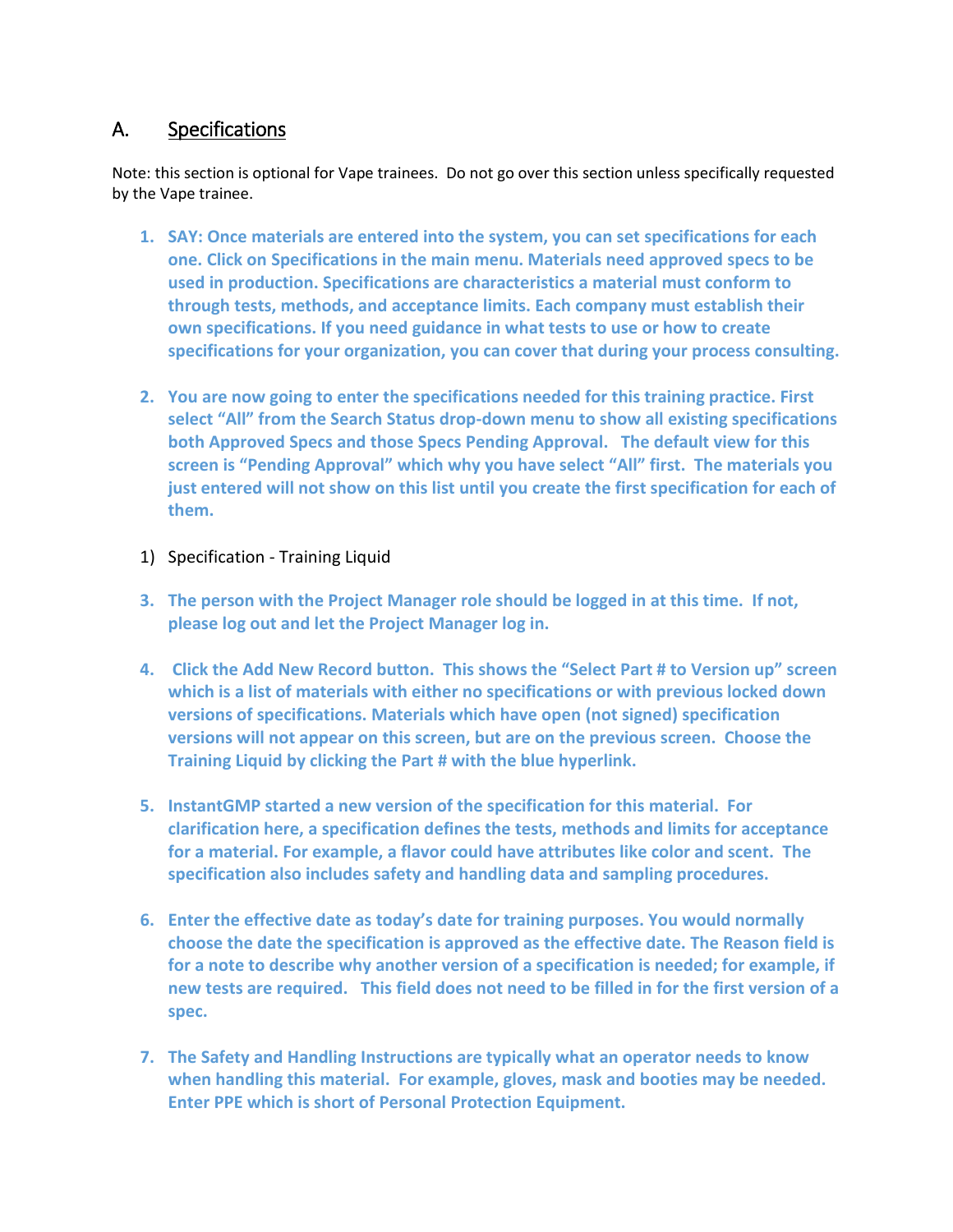- **8. Sampling Instructions are what the quality group will follow when sampling for testing. For example, you can enter "Collect 10 mL with a pipette".**
- **9. Click the Add Test button.**
- **10. For each attribute of your material, there needs to be a test such as identity or ph. For each test there must be a method or procedure by which the quality or attribute is measured. Each test and method combination needs an acceptance limit which defines the acceptable range for the attribute.**
- **11. First select the "Identification" test from the Test column drop down menu. Then pick the "Visual Verification" method that goes with this test from the Method column drop down. Next, enter "Conforms" an Acceptance Limit. The Sampling field is option in case there are special instructions needed for this particular test. The Release check box is only used if this test is going to be used to do release testing. This is the initial testing required before a material can be released for sale. You can add as many tests as needed.**
- **12. When all of the Test information is entered, we are ready for approval signatures. The Project Manager can click the first Approve button and put in their digital signature. The person with the Project Manager role should do this now. Note that their Badge Code can be scanned with a bar code scanner or they can enter their Username and Password.**
- **13. The Quality Manager needs to approve and will do so later. Quality Manager if you try to scan your Badge Code, the system will show an error if you are not the person logged into the computer that is being used currently. This is because part 11 electronic documentation rules require at least two unique forms of identification. For the person who logged into the computer, their login credentials and their badge scan meet this requirement. Quality Manager - you'll enter your signatures when you are logged in later.**
- **14. Project Manager click Confirm to complete the process for this specification.**
- 2) Specification 1 oz. Amber Bottle
- **15. There are two more materials that need specifications. Project Manager – please go to the Specifications menu and click the Add New Record button. Click the blue hyper link for the 1 oz. Amber Bottle. This brings you to the Create/Update Specification Version screen. InstantGMP automatically added a sequential version # of a specification for this material.**